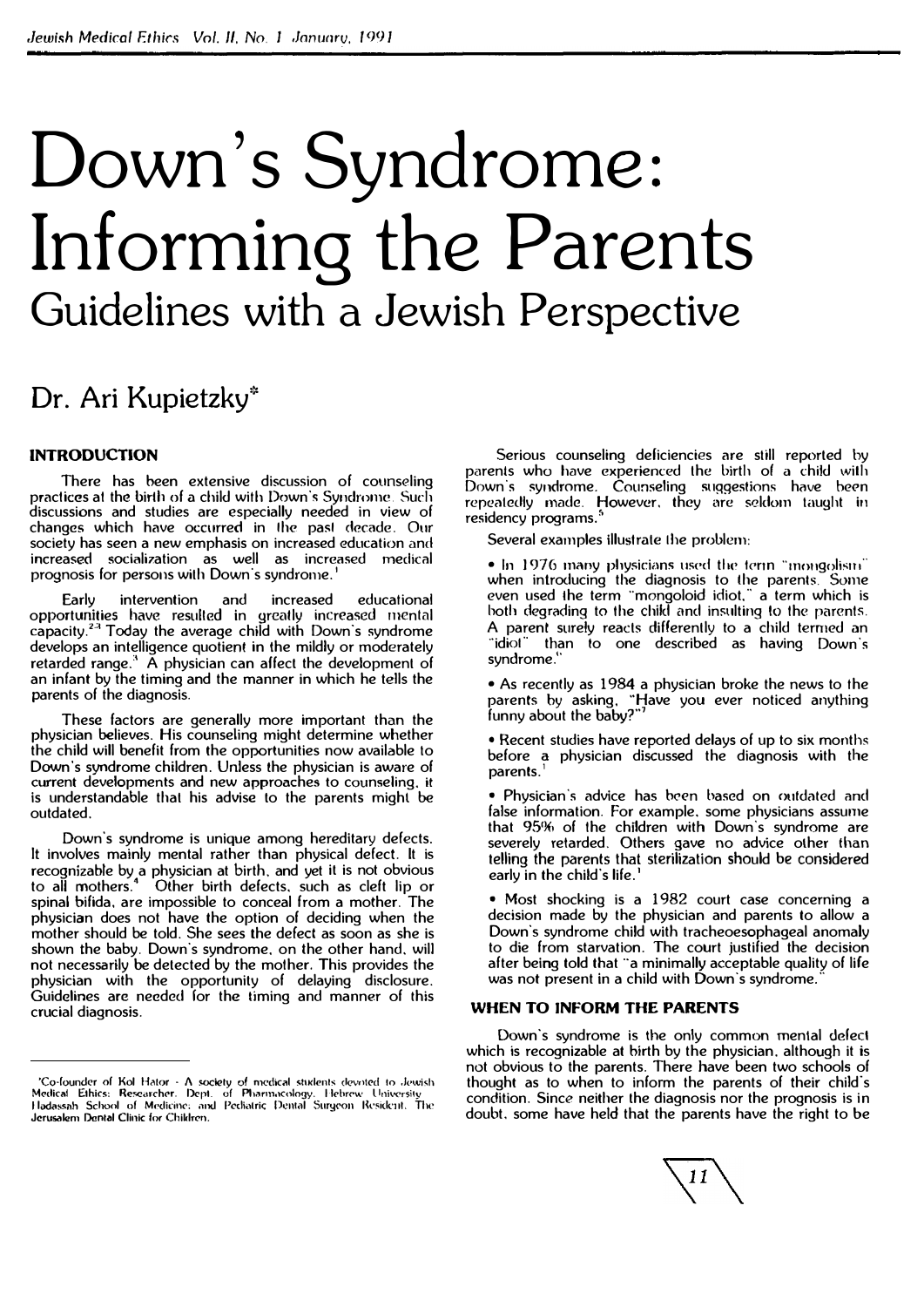informed at once or as soon as the mother has recovered from the immediate effects of delivery.<sup>8</sup> Others have maintained that there is no virtue in telling the parents immediately. These claim that acceptance of the handicapped child and adjustment to the fact of mental defect is facilitated if the parents are left in ignorance in the early months. In this way the mother can form a normal loving attachment to her baby. Further, the mother needs some time to recuperate after delivery. Therefore, distressing **news** should be withheld from her.<sup>9</sup>

Parental experiences and preferences support the latter view. In a  $1970$  study  $11\%$  of the mothers interviewed would have preferred delayed disclosure. One mother stated

that she needed more time "to pull<br>*a team* herself together." Three felt they could<br>have had a further period of happiness **COnsisting of** have had a further period of happiness<br>**COnsisting of** with their babies had they been ng OJ with their babies had they been **obstetrician,** informed later. Yet another felt "it *pediatrician* might have come along easier if it<br>**and social** dawned on you slowly." 1

*worker* delaying disclosure. Several parents *inform the* said they found it extremely difficult to *parents* tell other people their child had Down's syndrome after initially having indicated that the baby was fine. It is essential

that the mother not suspect anything wrong with her child. Delaying disclosure therefore requires a well trained hospital staff.

Several cases illustrate the difficulty of concealing the diagnosis from the parents:

• A mother suspected something abnormal because many medical students seemed especially interested in her baby.<sup>10</sup>

• Some mothers suspected a problem because the special kindness shown to their babies by the medical staff . **10·4** 

• By chance, another mother glanced at her child's case notes.""

Once suspicion of abnormality arises in a mother's mind. it grows quickly. This leads to anxiety and the diagnosis must be disclosed.<sup>11</sup> Mishandling of this situation has occurred in a number of hospitals. Mothers who expressed to the medical staff suspicion of a problem with their babies were either falsely reassured or were told lies: "As soon as she was handed over to me she didn't look right. I asked the nurses and they said: Oh, all babies look like that. " **4** 

Lying is perhaps the worst aspect of delaying disclosure. Discovery of the diagnosis from an inappropriate source or in a distorted manner, or lies by the physician undermine the trust relationship. This point alone justifies telling the parents immediately. Parents have a right to all available information concerning their newborn child. A physician withholding this information denies them this basic right and causes a loss of confidence in all parents of newborn infants.

It follows that if a policy of delaying disclosure is adopted, one must guarantee that the parents not suspect anything wrong. For two reasons this is not always possible.

First. medical personnel cannot always avoid arousing the mother's suspicion.<sup>10.4</sup> Second, increased public awareness of many medical matters lead many parents to suspect something wrong from the baby's appearance and behavior. The number of mothers who suspect a problem with their Down's syndrome newborns is rising. The longer the delay in forming the parents, the greater the risk of discovery by the parents.

The disadvantages of delay outweigh the advantages. The assumption that delay in disclosure of the diagnosis is necessary for bonding of mother and child is questionable. Delay in disclosure may not facilitate acceptance of the child by the parents. It may even impair the chances of acceptance. Parents who suspect something wrong and who are fobbed off by their physician might reject their child because of the delay. They might think that the diagnosis was concealed because of its severity. Recent studies suggest that delay is not the solution to improve bonding. Giving the parents honest and factual information as soon as possible<br>does improve bonding.<sup>12</sup> Parents prefer immediate disclosure. According to recent studies 90% of parents prefer to be told during the first week.<sup>11</sup>

In summary, the physician should tell the parents of the diagnosis as soon as possible. Further study is needed to determine just how early. The only justifiable reason to delay disclosure beyond the day of birth is the state of the mother's health. In any case, she should be told within the first week and before being discharged from the hospital. Under no circumstances should one lie to the parents if they ask about their child's condition.

#### **WHO SHOULD TELL**

Hospital policy should determine who is to notify the parents. Should it be the obstetrician? Or should it be a pediatrician? A 1976 study reported cases of parents who left the hospital presuming their child to be normal and were only later notified of the diagnosis by mail.'' A 1 984 study reported a case in which a mother was given a letter for her general practitioner when discharged. She opened the letter and a neighbor explained to her what Down's syndrome meant. Other mothers were informed by the hospital registrar. Often medical students broke the news to the<br>parents.<sup>7</sup> It is clear that a set policy is needed to determine who is to notify the parents.

A 1974 study found that parents definitely prefer being informed by a physician. But this study does not suggest any  $\epsilon$ preference for either the pediatrician or obstetrician.

Some parents preferred the obstetrician for the following reasons:

- The obstetrician is usually the first to see the baby. "He is the first one to know and I want to be told immediately."
- A mother giving birth to her first child might not have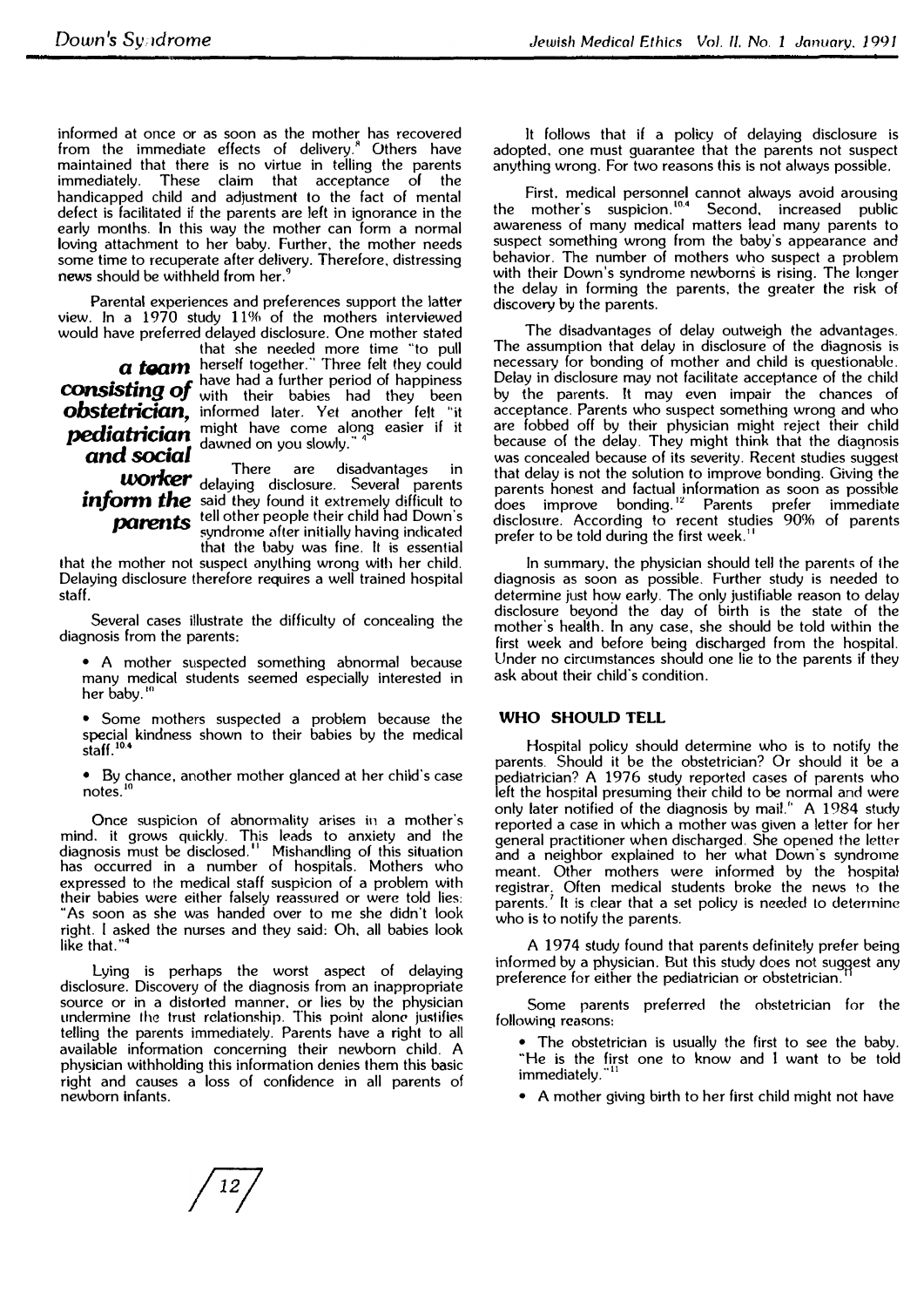met the pediatrician. The obstetrician, on the other hand. has followed her pregnancy and is the most trusted physician to the family.'<sup>.</sup>'" "It was my first child and he<br>was the only doctor I knew."<sup>11</sup>

There are also reasons for preferring the pediatrician:

• The pediatrician is the best informed and most knowledgeable about Down's syndrome. "He is the doctor who really knows about children."**<sup>11</sup>**

• The pediatrician is the physician who will treat the child. "He is the doctor I'll be coming back to for<br>follow-up·visits."<sup>11</sup>

lt seems that the optimal solution would be for the obstetrician and pediatrician to tell the parents together. **Many** researchers support this opinion. ' **6· 11**  :

Others have suggested that a team consisting of obstetrician, pediatrician and social worker inform the parents. This introduces a specialist knowledgeable in aspects of family dynamics, adjustments in stress situations and available resources in the community."

The team must be available to the parents as soon as possible to avoid inappropriate forms of disclosure. If the team is unavailable, there should always be a physician authorized to respond if the mother asks of the normalcy of her child. Subsequently the team can be sent to the parents to offer advice and further information.

#### **HOW SHOULD PARENTS BE TOLD**

A 1974 study reported that only 24% of the parents were informed together. although 86% felt they should have been together when told. 11 More recently, a 1984 study reported that 74.6% of the parents were told together.

There are many reasons for informing the parents together. It is more difficult for one parent to bear the stressful load alone." It is a problem which the parents must face together.<sup>11</sup> Each parent can offer the other emotional support.

It is also important to establish the proper terminology to use for the diagnosis. In a 1976 study, 65% of the physicians used the term "mongolism," 16% used the term "retarded.'' and only 15% used the term "Down's syndrome." Four percent of the physicians used other terms including "slow muscular development," "something wrong with glands," "brain-damage," and "hydrocephalus." In five cases the child was referred to as "mongoloid idiot."

Success in counseling is in part dependant on choosing the right term. "Mongolism" conjures up unfortunate stereotypes and has a negative connotation. The physician should use the term "Down's syndrome" and tell the parents that some people might use other terms such as mongolism.

In this way the parents are made familiar with the terminology ("mongolism"). But it should be emphasized that their child is first looked upon as a human being with characteristics apart from stereotypes.**<sup>6</sup>**

In one model procedure the physician begins by saying: "Hello. I am Dr. X, the baby specialist. I have been examining your baby and have found several features which suggest that he is probably what we call a Down's baby. Do you know what that is? [Pause.] It is what used to be called a mongol baby.

How the telling is done is more important than who does the telling. In general, the parents that spoke appreciatively of the way in which they were told were those who felt that the physician was "sympathetic, took trouble over the explanation and answered their questions fully.<sup>1</sup>

Parents spoke resentfully about physicians who seemed "cold and unfeeling" or who told them abruptly and then dismissed them. "He carried on writing all the time he was telling me.

Many parents reported a long series of frustrating attempts to obtain information on Down's syndrome. They complained that physicians overly emphasized the negative aspects of their child's condition. Some parents reported that physicians overly emphasized the positive joys of raising a child with Down's syndrome and the great blessing such a child should· be to the family. Others complained that the physician failed to mention that almost every child with Down's syndrome suffers from some form of medical problem (hearing loss. speech difficulty. constipation, etc.) which continues after fears of neonatal problems have<br>passed. **1** 

It is important to understand the psychodynamics of parental responses. Parents should be expected to express emotional distress when told. Acute anxiety. desperation, disbelief, and confusion are seen in

the shocked parents. This stage of emotional disorganization is followed emononal disorganization is followed<br>by the process of reintegration when **Cirmumstances** psychological defense mechanisms *should* **one** *lie*  become increasingly mobilized. Later, during mature adaptation. most parents are best able to face the

## *under* **no to** *the parents*

presenting realities." By awareness of this basic procedure. sensitive guidance and support the physician can bring about the family's realistic adjustment to the situation.

While in initial shock, the parents cannot fully grasp the physician ·s explanations. He should not overwhelm the parents with information. Instead. the parents should have continuing access to the physician for counseling as crises develop and feelings grow. These later contacts should he aimed to develop family support for the child and an understanding of reasonable goals.

In summary. the physician should familiarize himself with the needs of each family prior to the initial counseling session. He should be aware of the psychological processes they will experience. He should tell the facts sympathetically and offer support. The infant should be held by the physician to enhance positive feelings at the time of disclosure. The physician should answer the parent's questions honestly. He should be available for further questions. A follow-up session after recovery from initial shock should deal with expectations for the future and referral to a local child development center. Without subsequent support and guidance, counseling will fail in its main objective of ensuring an optimal future for the child.

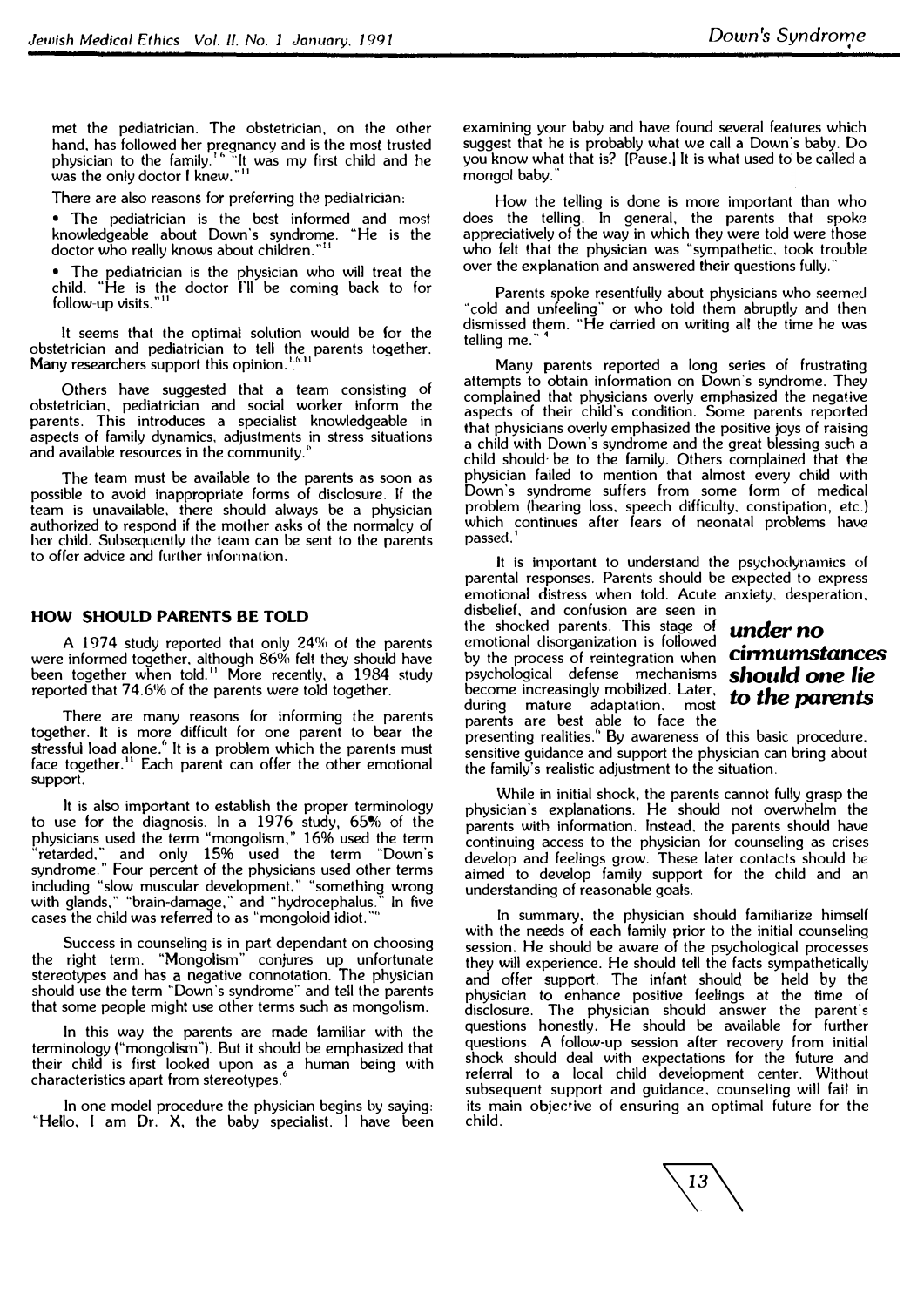In the past physicians often recommended institutionalization of children with Down's syndrome. In an attempt to protect the family, many physicians told parents that their child would never be able to do anything since it was profoundly retarded; they said that the child would be a menace and a destructive force within the family and would have a negative influence on its siblings. **<sup>11</sup>**All this is incorrect. **6** 

Jmmediate institutionalization has a profound and lasting negative effect on the child's development. Today, few physicians recommend it.<sup>6</sup> Many parents comment that institutionalization would deprive them of the joy, enrichment, and satisfaction they experienced in rearing their child in their own home. The suggestion of institutionalization might lead the parents to abandon their child in the hospital and interrupt the natural bonding between parent and child.

#### **MODEL FOR INFORMING THE PARENTS <sup>7</sup>**

- The parents should be informed as soon as the mother's health allows, no later than one week after birth.
- • A pediatrician and obstetrician should present the diagnosis together.
- •The parents should be told together.
- • The baby should be held by the pediatrician during the initial counseling session.
- The session should be in private with no other persons present.
- • The physician should tell the facts directly, but in a sympathetic manner.
- The physician should use the term "Down's syndrome" and avoid such outdated terms as "mongoloid" or "idiot.''
- It is improper to counsel the parents to avoid becoming attached to the newborn.
- •It is improper to suggest institutionalization.
- •The physician should allow and answer questions.
- • The parents need a place to be in private with each other after disclosure.
- • The physician should make an appointment for a follow-up session and allow the parents free access for questions.
- • The parents should receive literature about Down's syndrome and information concerning local referral centers and parental support groups.

#### **HAlACHIC PERSPECTIVES**

The proposed procedure is based largely on parental preferences and suggestions. It directs the physician to permit bonding between parent and child and consequently preclude institutionalization on the infant. This raises a number of ethical questions.

What are the parents obligations towards their child? Should institutionalization be avoided in every case? Should counseling be mandatory for the physician or should he avoid counseling the parents?

The *views* presented here are a general survey of the issues as found in halachic sources, not final decisions of *halachah le-ma'aseh.* 

In the Bible there is no commandment obligating a father to feed, clothe. or care for his child. There is indeed a commandment to bring forth children. but the responsibility of the father after the child's birth is unclear in Scripture.

In the Oral Law there is a principle that certain properties, qualities. values and traits in human nature precede Torah (תרך ארץ קדמה לתורה). These aspects of human nature are the essence of proper conduct (דרך ארץ), and if human nature would lack these aspects, Torah would be unable to continue to exist. In Tractate Kethuboth there is a case of a father who refused to maintain his young<br>children:"" "Turn a mortar for him upside down in public. Let one stand on it and say: The raven cares for its young. but that man does not care for his children!"

A raven, which is not noted for pi�ty. **cares** for **its** young; this is elementary in nature. The Torah, therefore, did not need to assign a specific commandment for caring for one's child. The Torah takes into account the qualities that are part of human nature and relies on them.  $16.17$ 

The Sages did not rely on human nature alone. They legislated laws, known as the Takkanot of Usha, concerning home and family life. According to the Talmud: At Usha it was ordained that a man must maintain his sons and daughters while they are young. **<sup>15</sup>**The great poverty that prevailed after the Bar Kockba revolt nessicitated for the legislation of this law.

Before explaining the law, we must remember that the basis of the obligation is naturally embedded in every parent. The law merely defines the extent of the halachic obligation.

There are a number of issues to be clarified. Until what age is the father obligated to provide for his child? If he refuses to comply with the law, how may he be compelled or punished? If there is no textual source for the law in Scripture, what is the legal basis for the law as promulgated by the Sages?

Rashba states that a father who refuses to maintain his child up to sixteen years of age may be forced by a rabbinic court to care for his child. Rashba reasons that a father must support a child only when that child has no means to support himself. But if the child has resources of his own, "why should the father be obligated to maintain him?"<sup>18</sup>

Maharam of Rothenburg disagrees. He holds that a father must support even a child which has resources of its own (e.g. an inheritance from his mother's family).<sup>1</sup>

Rabbi Perl explains that the difference of opinion between the two earlier authorities is rooted in different understanding of the essence of the laws of Usha. **<sup>17</sup>**

Maharam of Rothenburg understands the laws to be social in nature and, like all laws involving property, are based on the principle that the court can impose financial obligations q,,-n,::i ip!ln) . These laws were made to protect children from certain abnormal phenomena in human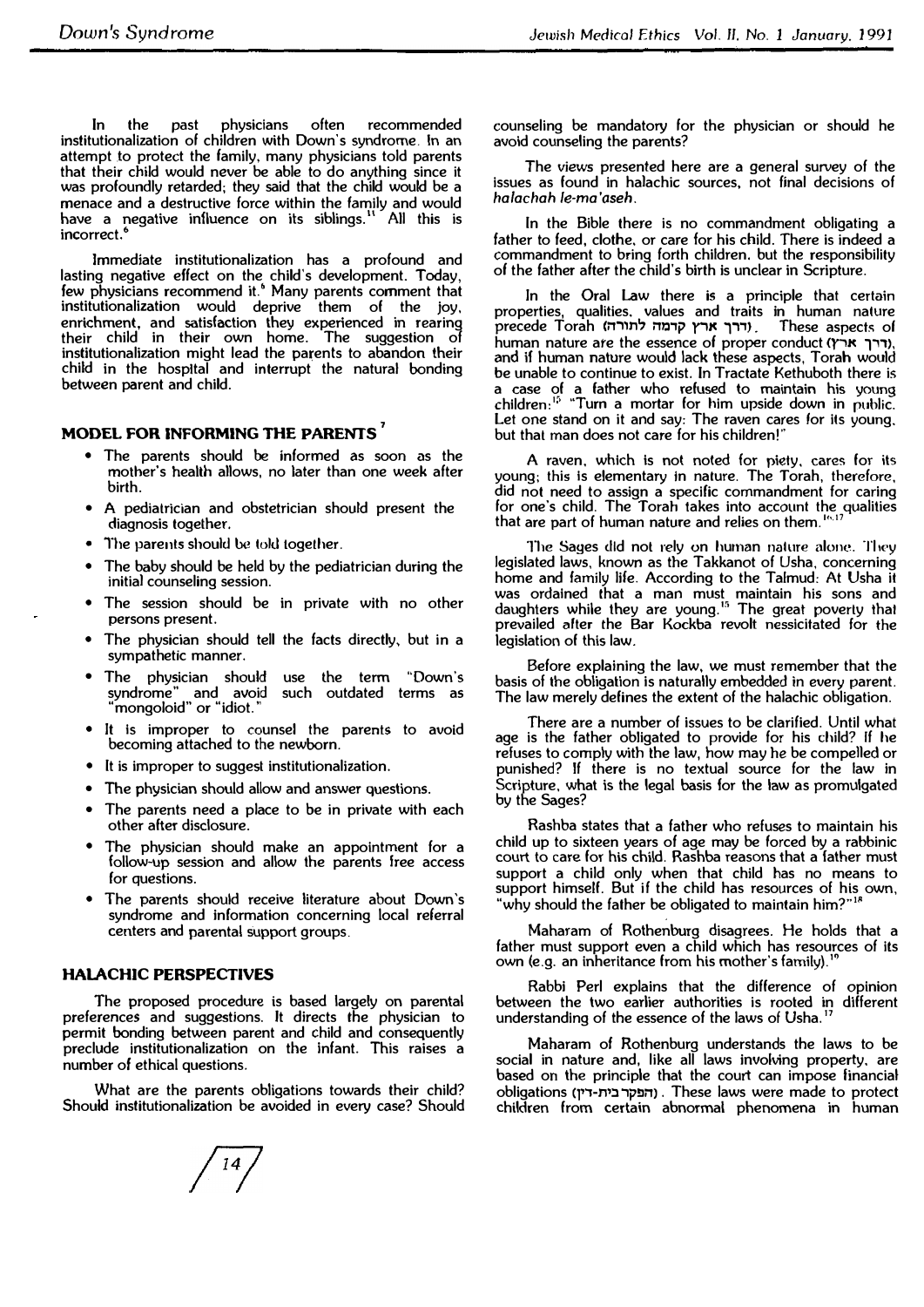**nature. Therefore, even if a child has the means to support himself, the Sages obligated the father to support him. Thus they hoped to eliminate such abnormal behaviour from society.** 

**The rabbinic court was entrusted with the power to force the father to care for his children and thus, educate him to normal moral behaviour.** 

**Rashba, on the other hand, held that the laws of Usha were based on the principles of charity. Therefore, the rabbinic courts can force a father to support his child only when that child has no other means of support.** If **the child has his own resources, he is no longer considered a poor person, and the rabbinic courts have no power to force the father to care for the child. <sup>1</sup><sup>7</sup>**

**The view of Maharam of Rothenburg was adopted by the Shulchan Aruch. <sup>16</sup>The law is not one** of **charity, but is a financial obligation binding the father in a very concrete way. Thus the father must support his newborn and may not place the obligation of support on the public.** 

**The manner in which the physician informs the parents of his diagnosis is crucial to the future of the child and will therefore have an impact on the fulfillment of these legal principles. The physician can allow a loving attachment to occur, leading parents to take their child home. Or he can give priority to the parents' and siblings' needs, neglecting the child and causing institutionalization at** 

**public expense.** 

**In terms of Jewish law, the physician should do everything in his power to assist the parents in fulfilling their obligation. He should prevent the abandonment of the child in the hospital and the concomitant burden on the public.** 

**The Mishna deals with the case of a difficult pregnancy. If the pregnancy threatens the life of the mother, one aborts the fetus "because her life takes precedence over its life. "<sup>21</sup> The principle that the mother's right to life is superior to that of the fetus is valid until the moment of birth. Then, after the delivery of the fetus's head, its life is of equal value to that of the mother; one may not set aside one life for another.** 

**Rabbi Feldman commented on this principle as follows: <sup>22</sup>This doctrine, by the way, has very interesting implications for the whole question of wantedness and quality of life, recognizing a difference between the mother, who has a husband and other children and associations, and the child, who has none of these. But the child does have life, and once the child has human life, then it is equal to that of the mother with all her associations, with her husband and children depending upon her. It follows that the societal status of the neonate in Jewish ethics is one of equality; one life is not more important than another.** 

**Once born, Jewish law regards every child as being**  worthy of the Next World.<sup>23</sup>This applies equally to normal **and to physically or mentally handicapped children. Dr. Avraham wrote in the name of the Gaon of Vilna: How great and pure is the soul of a fool, who's sole purpose for existence in this world is to perfect and complete his soul and how great is the** privilege **of the parents who allow** him **to do so.**<sup>24</sup>

*the infant should be held by the physician* to *enhance ,x,sitive feelings at the time* **of**  *disclosure* 

**Like any other patient, the neonate should theoretically have the right to participate in medical decision making. This right must by necessity be extended to a guardian or surrogate. Traditionally, the family is the surrogate or guardian.** 

Rabbi Tendler questions this practice for a number of **reasons. First, the family is not always a friendly, unbiased surrogate. 25 A leading pediatric surgeon wrote: "Physicians are often confronted with parents refusing to give permission for surgery (in a case of a baby with Down's syndrome born with duodenal atresia) saying that if the baby has an obstruction and will die without the surgery, the death 2 would be a blessing for the baby as well as for the family. "**

> Second, family members cannot always **make intelligent decisions. Often the private concerns of parents conflict with the rights of the**  infant. Considerations of financial expense and **psychological stress on parents are often the dominant forces in this decision-making process, not the rights of the infant. Parents in such situations often neglect their obligation towards the child. <sup>25</sup>**

Rabbi Tendler suggests requiring a trained **team of medically informed ethicists, assisted by !he family, to make such decisions.**

**Judaism places stringent restrictions on disclosure of confidential information.** <sup>30</sup>**The prohibition against divulging personal information is derived from the biblical verse "Thou shalt not go as a bearer of**  tales among your people (Leviticus 19:10).

**Rambam writes:<sup>27</sup>**

**Who is a tale bearer? One who carries... reports and goes from one person to another and says,** "So **and so said this or such and such have I heard about so and so." Even if he tells the truth, the tale bearer destroys the world.** 

**Nonetheless, there are cases where professional confidences must be revealed. <sup>2</sup>8·<sup>29</sup>In cases where the patient will benefit from disclosure, the physician is permitted to break the confidence.** It **seems, therefore, that the physician is only permitted to disclose the diagnosis to the parents for the infant's benefit. Thus he should do so in a manner which will allow attachment, encourage the parents to take the infant home, etc.** 

**Rabbi Bleich refers to an early source which discusses**  the disclosure of medical information for the benefit of **persons other than the patient.** <sup>30</sup>**Hafetz Chaim holds that medical information dealing with the health of a prospective marriage partner may be divulged. Disclosure is restricted in the following ways:<sup>31</sup>**

**(1) One may disclose the presence of a disorder or physical defect.**

**{2) One may not exaggerate in any way.** 

(3) The **sole motivation for disclosure must be the benefit of the person to whom the information is being given.**

**(4) Disclosure is permitted only when there is reason to**